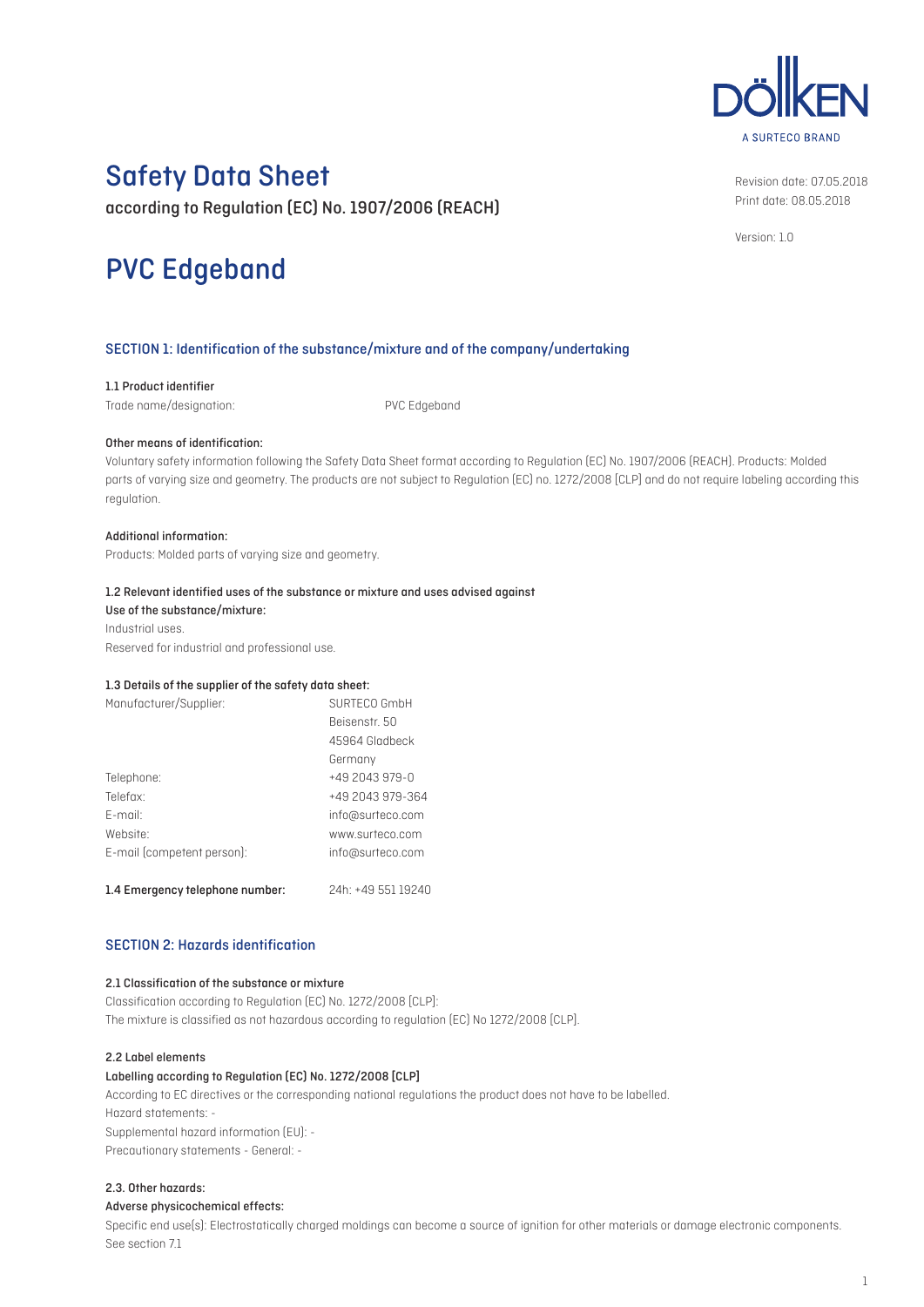

#### Adverse human health effects and symptoms:

Mechanical processing may cause dust. May cause eye irritation. May cause respiratory irritation. May cause skin irritation. Damage can be caused through mechanical influence of the product.

#### Adverse environmental effects:

This substance does not meet the PBT/vPvB criteria of REACH, Annex XIII.

#### SECTION 3: Composition/information on ingredients

#### 3.1 Mixtures

#### Description:

Polyvinyl chloride (lead-free) and plasticizer

#### Ingredients:

| <b>Product identifiers</b> | Substance name<br>Classification according to Regulation (EC) No. 1272/2008 [CLP] | <b>Content</b>          |
|----------------------------|-----------------------------------------------------------------------------------|-------------------------|
| CAS No.: 9002-86-2         | Polyvinyl chloride                                                                | >98<br>W <sub>t</sub> % |

# SECTION 4: First aid measures

#### 4.1 Description of first aid measures

#### General information:

In case of accident or unwellness, seek medical advice immediately (show directions for use or safety data sheet if possible). If unconscious place in recovery position and seek medical advice. Do not leave affected person unattended. Mechanical processing may cause dust.

#### Following inhalation:

Particulates and dust: May cause respiratory irritation. Provide fresh air.

#### In case of skin contact:

Particulates and dust: May cause skin irritation. After contact with molten product, cool skin area rapidly with cold water. Burns caused by molten material must be treated clinically.

#### After eye contact:

Particulates and dust: Do not subject to friction. Rinse cautiously with water for several minutes. Remove contact lenses, if present and easy to do. Continue rinsing. If skin irritation or rash occurs: Get medical advice/attention.

#### After ingestion:

Get medical advice/attention if you feel unwell.

#### 4.2 Most important symptoms and effects, both acute and delayed

No known symptoms to date.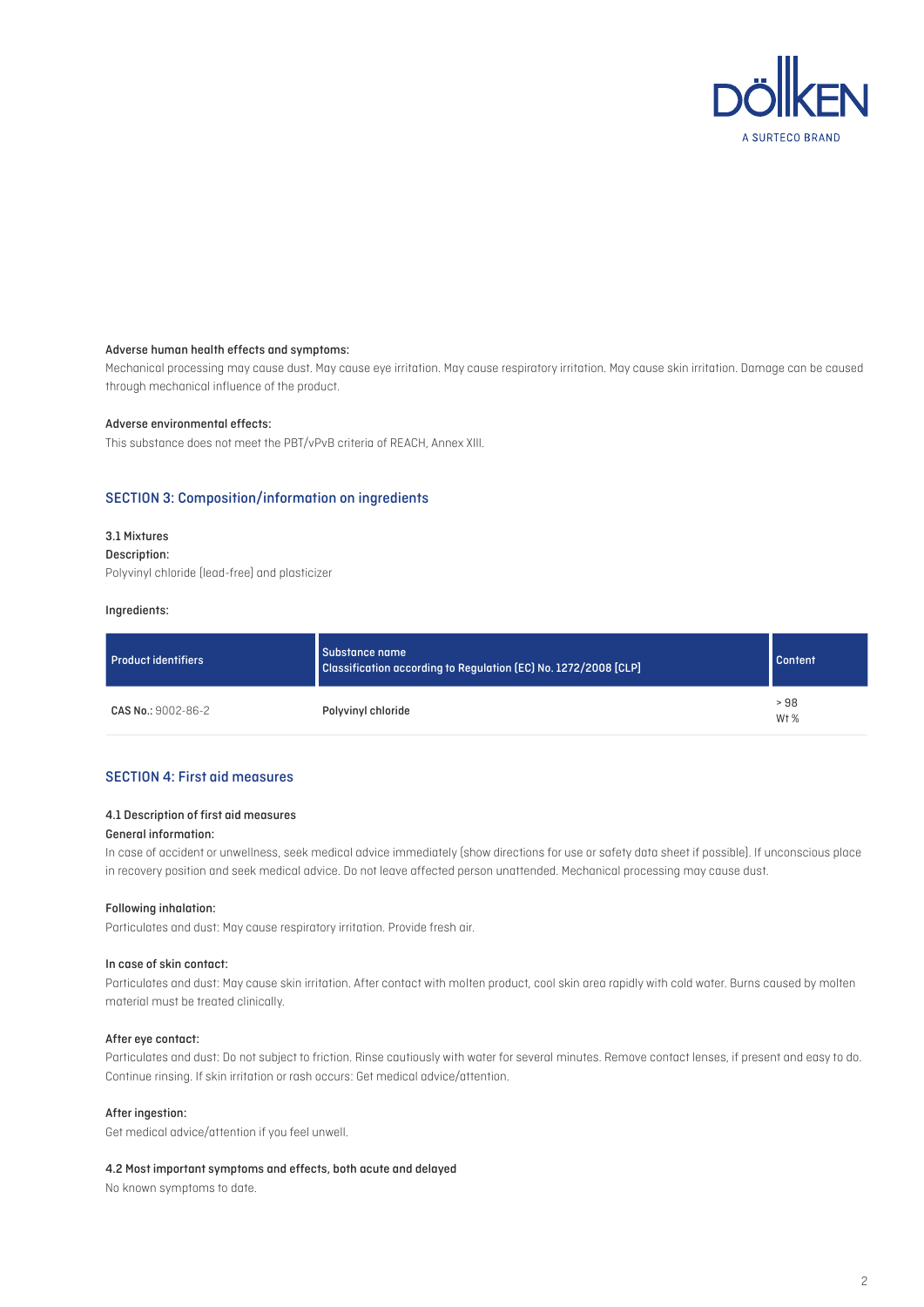

# 4.3 Indication of any immediate medical attention and special treatment needed

Treat symptomatically.

#### SECTION 5: Firefighting measures

#### 5.1 Extinguishing media

#### Suitable extinguishing media:

Water spray jet, alcohol resistant foam, Extinguishing powder, Carbon dioxide (CO2). Co-ordinate fire-fighting measures to the fire surroundings.

#### 5.2 Special hazards arising from the substance or mixture

#### Hazardous combustion products:

In case of fire may be liberated: Hydrogen chloride (HCl); carbon oxides (COx); carbon black; Gases/vapours, toxic.

#### 5.3 Advice for firefighters

Wear a self-contained breathing apparatus and chemical protective clothing. Suppress gases/vapours/mists with water spray jet.

#### 5.4 Additional information

Suppress gases/vapours/mists with water spray jet. Move undamaged containers from immediate hazard area if it can be done safely. Collect contaminated fire extinguishing water separately. Do not allow entering drains or surface water.

# SECTION 6: Accidental release measures

#### 6.1 Personal precautions, protective equipment and emergency procedures

# 6.1.1 For non-emergency personnel

#### Personal precautions:

Mechanical processing may cause dust. Avoid dust formation. Avoid breathing dust. Keep away from heat. The melted product can cause severe burns. Remove persons to safety.

#### Protective equipment:

Wear protective gloves/protective clothing/eye protection/face protection. See section 8.

# 6.1.2 For emergency responders

Personal protection equipment: Personal protection equipment: see section 8

# 6.2 Environmental precautions

Do not allow to enter into surface water or drains. Do not allow to enter into soil/subsoil.

# 6.3 Methods and material for containment and cleaning up

#### For containment:

Take up mechanically.

For cleaning up: Water (with cleaning agent)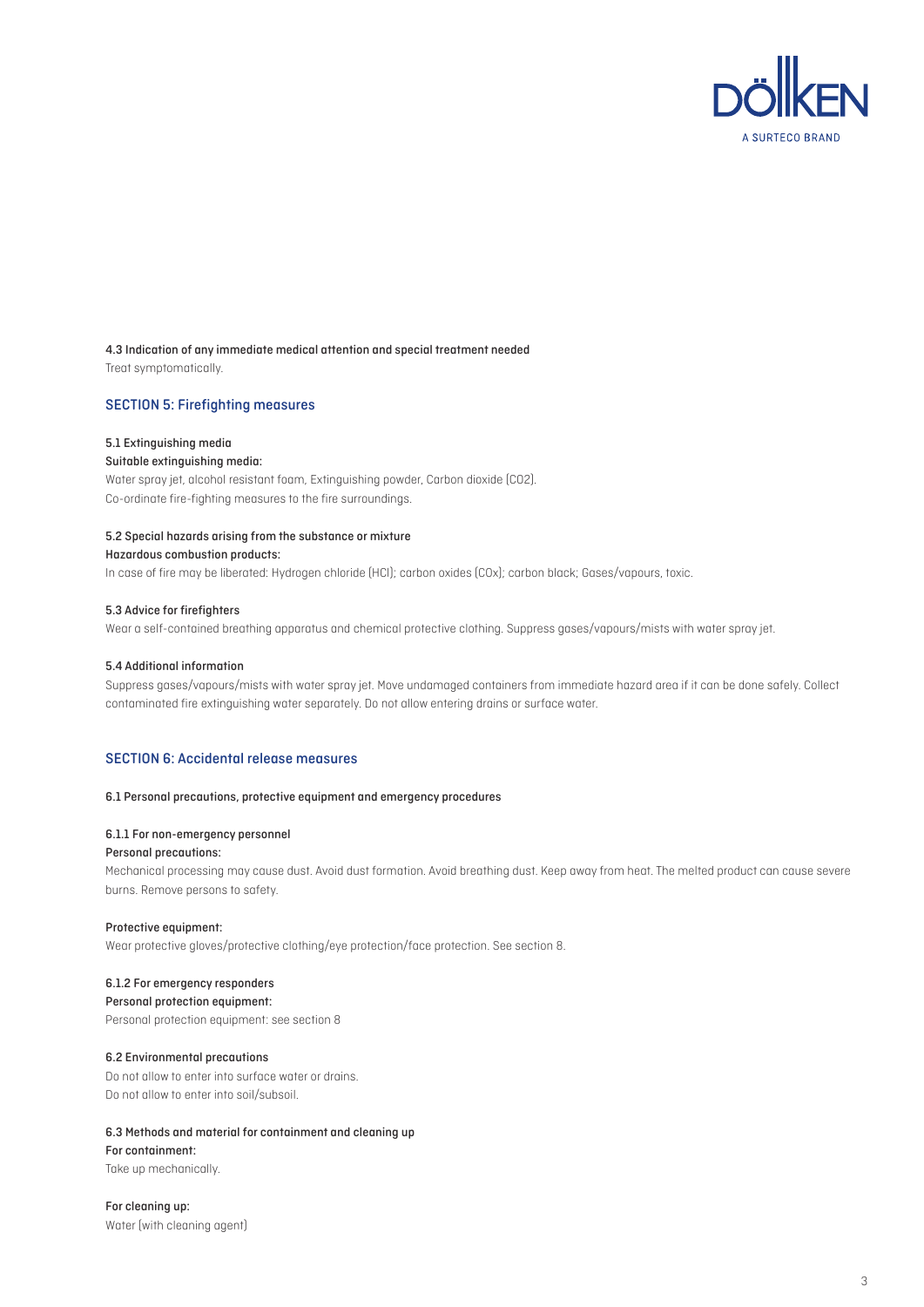

#### 6.4 Reference to other sections

Safe handling: see section 7 Personal protection equipment: see section 8 Disposal: see section 13

#### 6.5 Additional information

Use appropriate container to avoid environmental contamination.

# SECTION 7: Handling and storage

#### 7.1 Precautions for safe handling

# Protective measures

#### Advices on safe handling:

Mechanical processing may cause dust. Avoid breathing dust. Wear personal protection equipment (refer to section 8). In case of warming, plasticizer vapours are released. Additional protective measures: Take precautionary measures against static discharge. Electrostatically charged moldings can become a source of ignition for other materials or damage electronic components.

#### Fire prevent measures:

Keep away from heat, hot surfaces, sparks, open flames and other ignition sources.

#### Environmental precautions:

Discharge into the environment must be avoided.

#### Advices on general occupational hygiene

When using do not eat, drink or smoke. Wash hands and face before breaks and after work and take a shower if necessary. Wash contaminated clothing before reuse. Apply skin care products after work.

#### 7.2 Conditions for safe storage, including any incompatibilities

#### Technical measures and storage conditions:

Store in a well-ventilated place. Keep container tightly closed. Do not expose to temperatures exceeding 40 °C.

#### Requirements for storage rooms and vessels:

No special measures are necessary.

#### Hints on storage assembly:

Do not store together with: Oxidising agent, strong; ester; Ketone; halogenated hydrocarbons

# 7.3 Specific end use(s): Recommendation: Industrial uses.

#### SECTION 8: Exposure controls/Personal protection

8.1 Control parameters: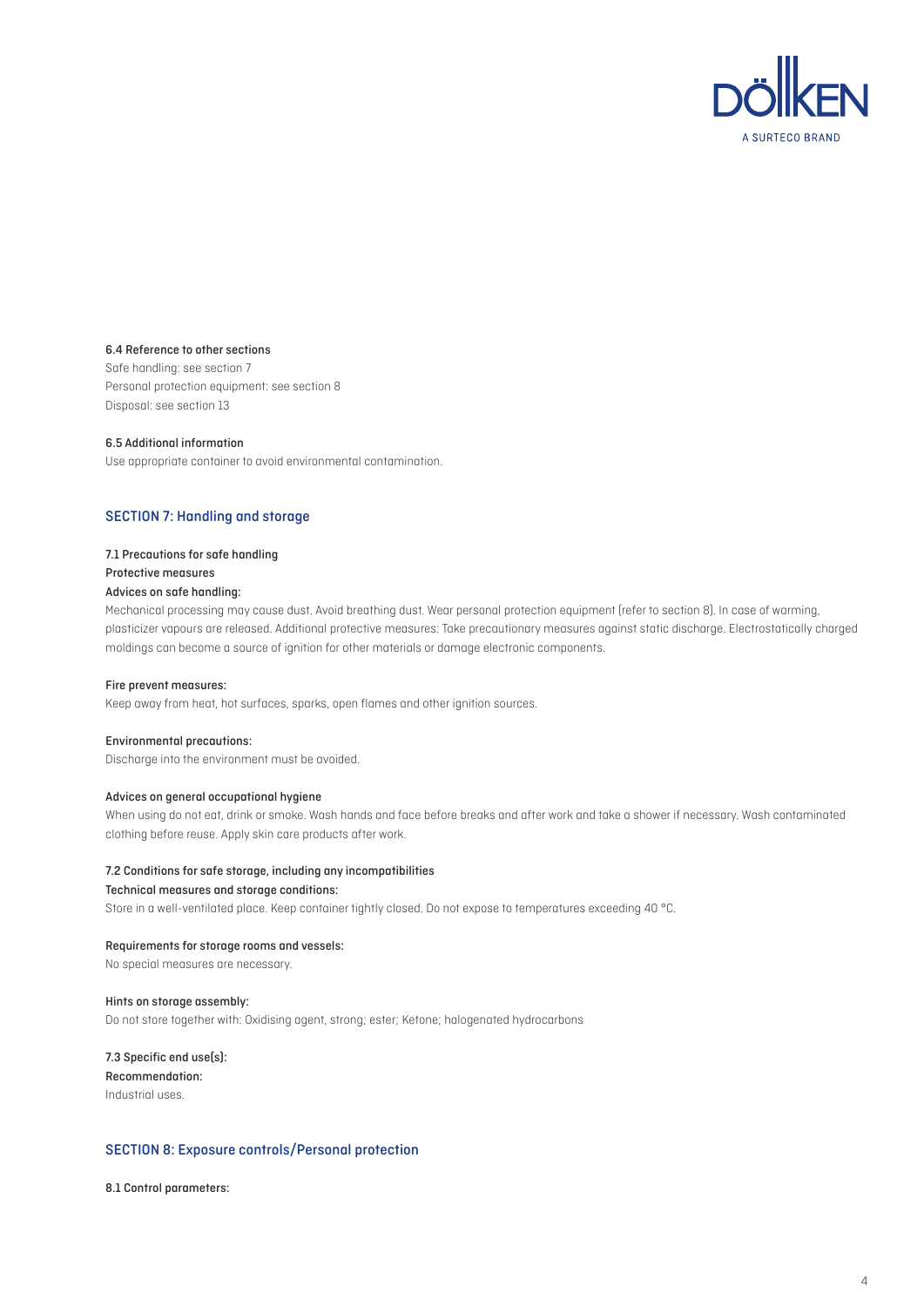

#### 8.1.1 Occupational exposure limit values

| <b>Limit value</b><br>type (country) | Substance name                           | 1) Long-term occupational exposure limit value<br>2) Short-term occupational exposure limit value<br>3) Instantaneous value<br>4) Monitoring and observation processes<br>5) Remark |
|--------------------------------------|------------------------------------------|-------------------------------------------------------------------------------------------------------------------------------------------------------------------------------------|
| WEL (GB)                             | Polyvinyl chloride<br>CAS No.: 9002-86-2 | 1) 10 $mq/m^3$<br>5) (inhalable fraction)                                                                                                                                           |
| WEL (GB)                             | Polyvinyl chloride<br>CAS No.: 9002-86-2 | 1) $4 \,\mathrm{mq/m}^3$<br>5) (respirable fraction)                                                                                                                                |
| WEL(GB)                              | Dust, respirable fraction                | 1) $4 \,\mathrm{mq/m}^3$<br>5) Dust limit value respirable fraction                                                                                                                 |
| WEL(GB)                              | Dust, inhalable fraction                 | 1) 10 $mg/m^3$<br>5) Dust limit value inhalable fraction                                                                                                                            |

#### 8.1.2 Biological limit values

No data available.

# 8.1.3 DNEL-/PNEC-values

No data available.

#### 8.2 Exposure controls

#### 8.2.1 Appropriate engineering controls

Technical measures and the application of suitable work processes have priority over personal protection equipment. Provide adequate ventilation as well as local exhaustion at critical locations.

#### 8.2.2 Personal protection equipment



#### Eye/face protection:

Recommendation: Eye glasses with side protection (EN 166)

#### Skin protection:

Recommendation: Protective gloves against mechanical risks (EN 388)

#### Respiratory protection:

If workplace limits are exceeded, a respiratory protection approved for this particular job must be worn. Combination filtering device (EN 14387), Filtering device (full mask or mouthpiece) with filter: A-P22

#### Other protection measures:

Wear anti-static footwear and clothing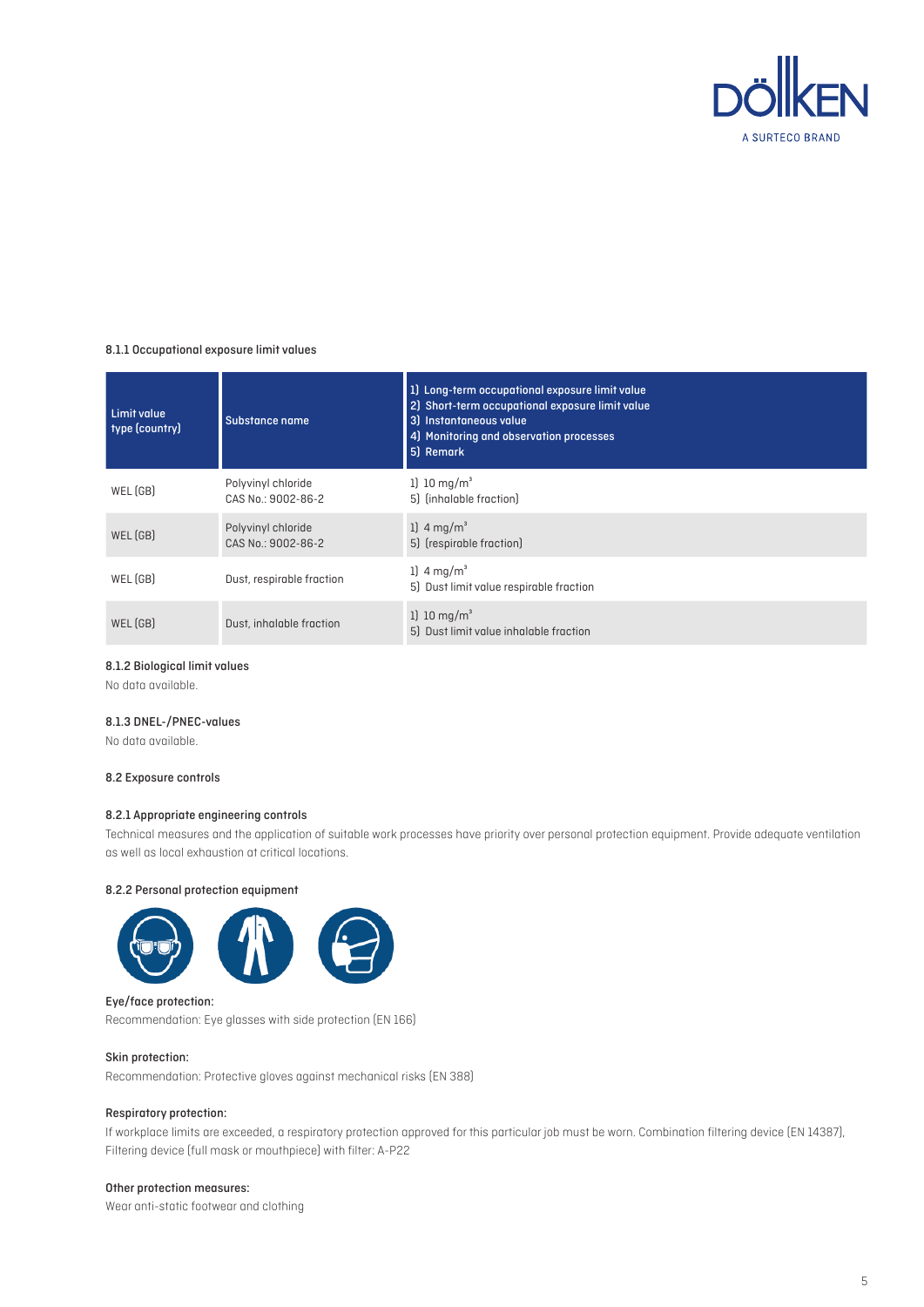

#### 8.2.3 Environmental exposure controls

No data available.

#### 8.3 Additional information

No data available.

# SECTION 9: Physical and chemical properties

# 9.1 Information on basic physical and chemical properties

Physical state: solid (molded parts) Colour: different, depending on coloration Odour: almost odourless

# Safety relevant basic data

| Parameter                                       |                                 | at   | Method | <b>Remark</b>                                                      |
|-------------------------------------------------|---------------------------------|------|--------|--------------------------------------------------------------------|
| pH                                              | not applicable                  |      |        |                                                                    |
| Melting point                                   | not applicable                  |      |        |                                                                    |
| Freezing point                                  | not determined                  |      |        |                                                                    |
| Initial boiling point and boiling range         | not applicable                  |      |        |                                                                    |
| Decomposition temperature                       | $>100$ °C                       |      |        | Slow decomposition                                                 |
| Flash point                                     | not applicable                  |      |        |                                                                    |
| Evaporation rate                                | not applicable                  |      |        |                                                                    |
| Ignition temperature                            | >450 °C                         |      |        |                                                                    |
| Upper/lower flammability or explosive<br>limits | not applicable                  |      |        |                                                                    |
| Vapour pressure                                 | not applicable                  |      |        |                                                                    |
| Vapour density                                  | not applicable                  |      |        |                                                                    |
| Relative density                                | $\approx$ 1.4 g/cm <sup>3</sup> | 20°C |        |                                                                    |
| Bulk density                                    | not applicable                  |      |        |                                                                    |
| Water solubility                                | insoluble                       |      |        |                                                                    |
| Partition coefficient: n-octanol/water          | not determined                  |      |        |                                                                    |
| Dynamic viscosity                               | not applicable                  |      |        |                                                                    |
| Kinematic viscosity                             | not applicable                  |      |        |                                                                    |
| Softening point                                 | >75°C                           |      |        |                                                                    |
| Solubility(ies)                                 |                                 |      |        | Soluble in: Cyclohexanone, Tetra<br>hydrofurane, 1,2 Dichlorethane |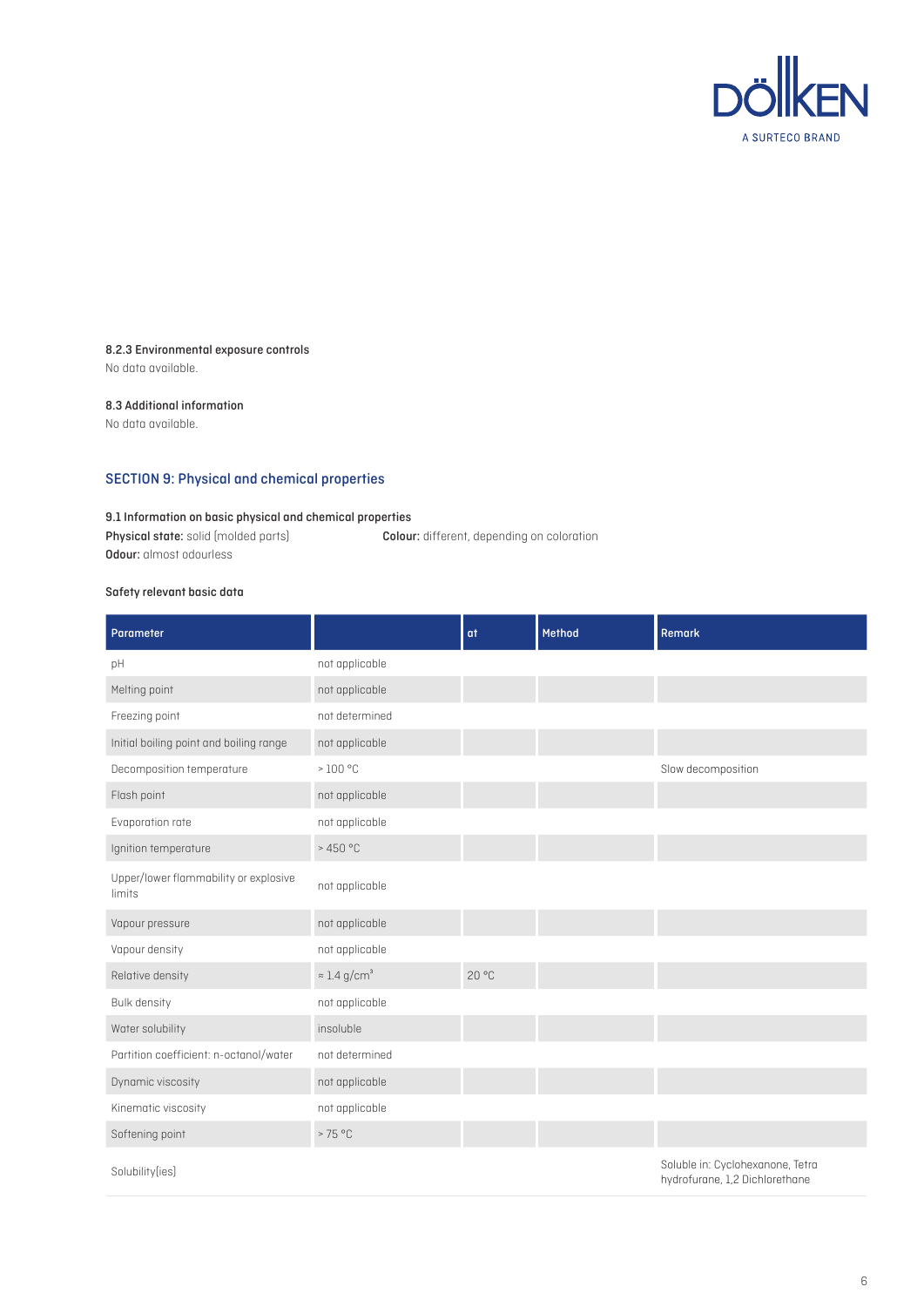

9.2 Other information: No data available.

#### SECTION 10: Stability and reactivity

10.1 Reactivity See section 10.3

#### 10.2 Chemical stability The product is chemically stable under recommended conditions of storage, use and temperature.

10.3 Possibility of hazardous reactions No hazardous reaction when handled and stored according to provisions.

10.4 Conditions to avoid Keep away from heat. Decompostion takes place from temperatures above: approx. 100 °C

# 10.5 Incompatible materials

ester; Ketone; halogenated hydrocarbons; Oxidising agent, strong

#### 10.6 Hazardous decomposition products

No known hazardous decomposition products. In case of fire may be liberated: Hydrogen chloride (HCl); carbon oxides (COx); carbon black; Gases/vapours, toxic.

#### Further information

No data available.

#### SECTION 11: Toxicological information

#### 11.1 Information on toxicological effects

Acute oral toxicity: Based on available data, the classification criteria are not met.

Acute dermal toxicity: Based on available data, the classification criteria are not met.

Acute inhalation toxicity: Based on available data, the classification criteria are not met.

#### Skin corrosion/irritation:

Based on available data, the classification criteria are not met.

#### Serious eye damage/irritation:

Based on available data, the classification criteria are not met. Particulates and dust: May cause eye irritation.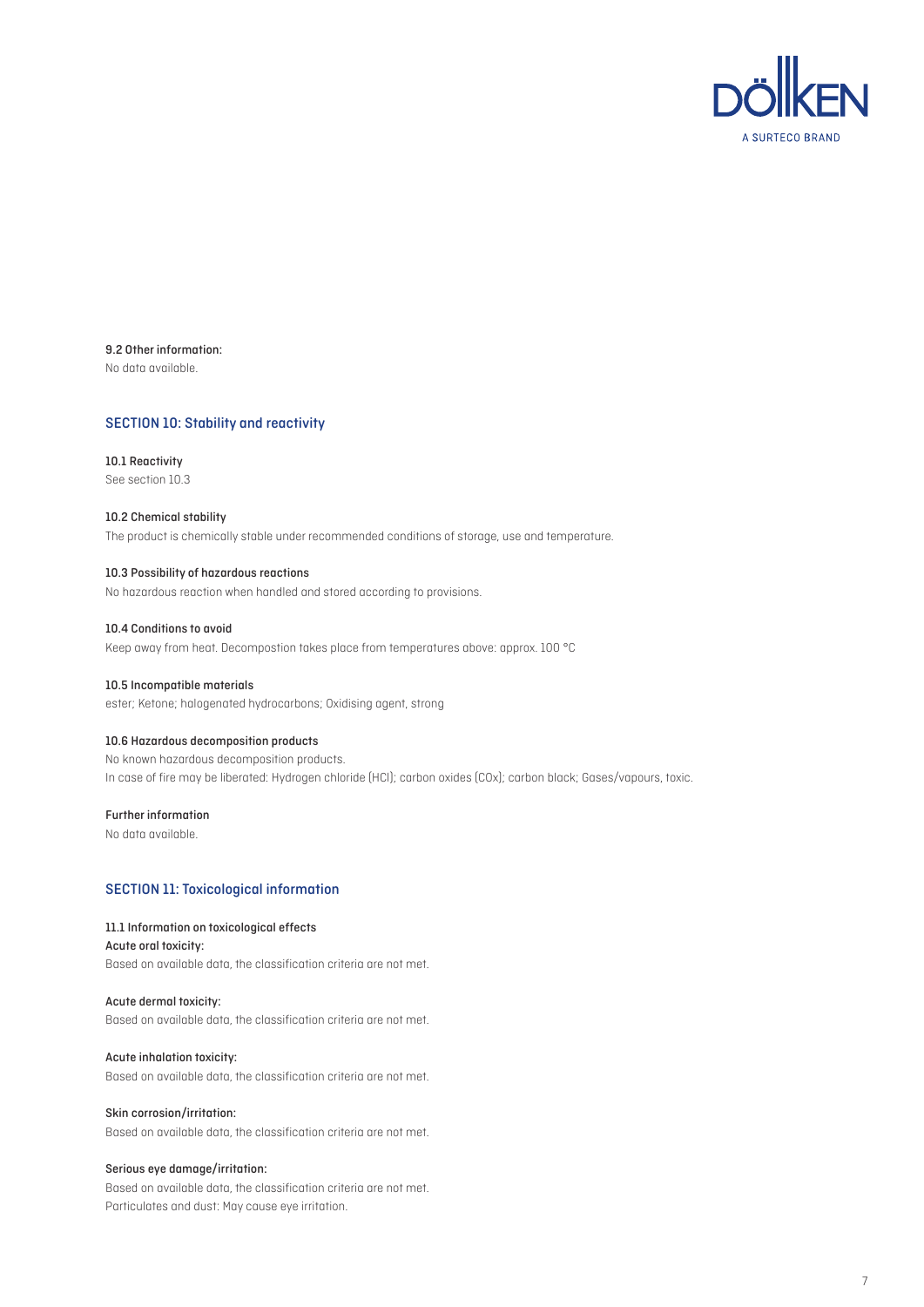

#### Respiratory or skin sensitisation:

Based on available data, the classification criteria are not met. Particulates and dust: May cause sensitisation especially in sensitive humans.

#### Germ cell mutagenicity:

Based on available data, the classification criteria are not met.

#### Carcinogenicity:

Based on available data, the classification criteria are not met.

#### Reproductive toxicity:

Based on available data, the classification criteria are not met.

# STOT-single exposure: Based on available data, the classification criteria are not met. Particulates and dust: May cause respiratory irritation.

#### STOT-repeated exposure:

Based on available data, the classification criteria are not met.

#### Aspiration hazard:

Based on available data, the classification criteria are not met.

# Additional information:

No data available.

# SECTION 12: Ecological information

12.1 Toxicity Aquatic toxicity: Based on available data, the classification criteria are not met.

#### 12.2 Persistence and degradability

Biodegradation: In accordance with the required stability the product is poorly biodegradable.

#### 12.3 Bioaccumulative potential

Accumulation/Evaluation: No indication of bioaccumulation potential.

# 12.4 Mobility in soil

No data available.

# 12.5 Results of PBT and vPvB assessment

The substances in the mixture do not meet the PBT/vPvB criteria according to REACH, annex XIII.

#### 12.6 Other adverse effects

No data available.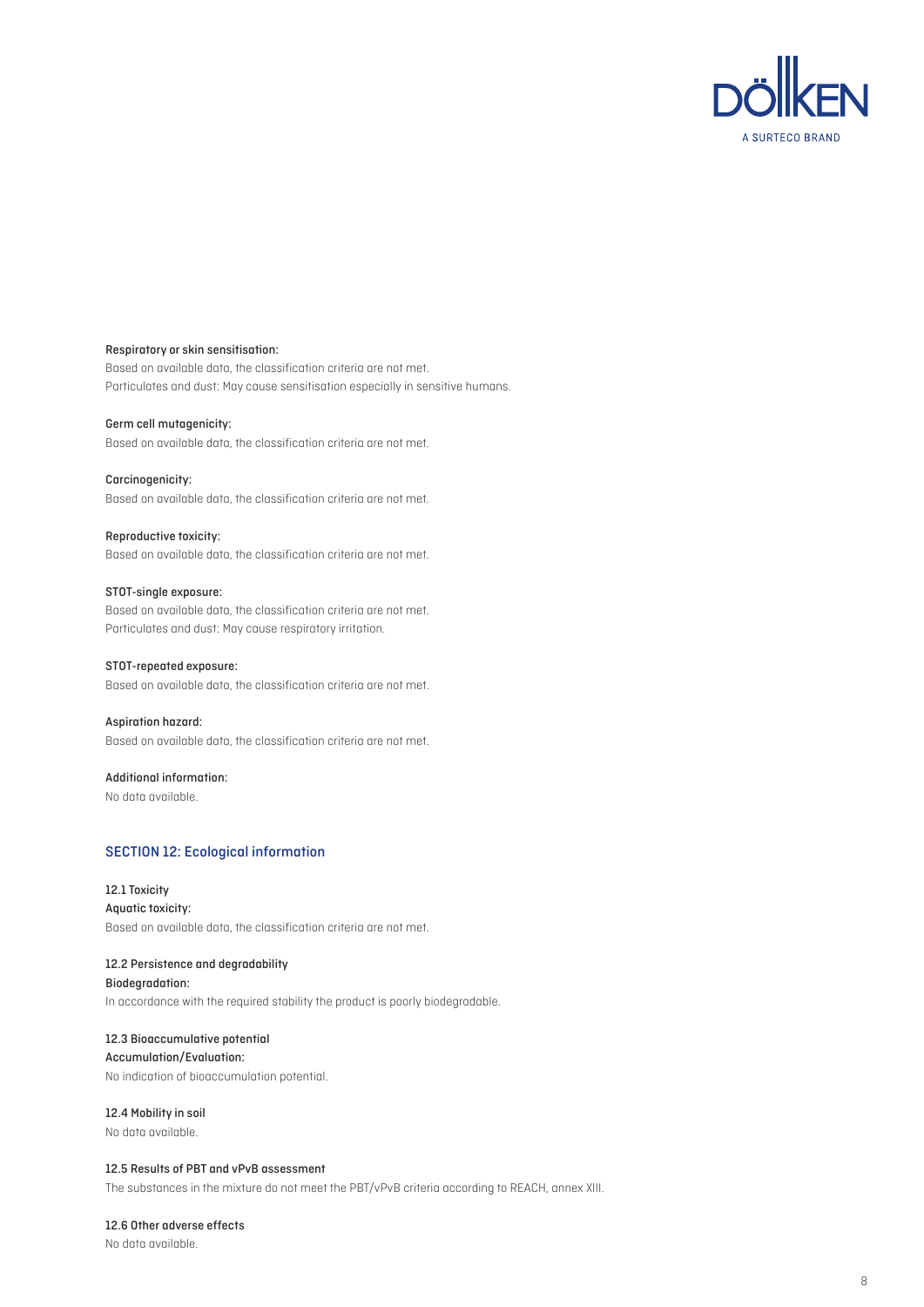

#### SECTION 13: Disposal considerations

#### 13.1 Waste treatment methods

#### 13.1.1 Product/Packaging disposal

Waste codes/waste designations according to EWC

#### Waste code product:

| 170203   | plastic       |
|----------|---------------|
| 20 03 07 | bulky waste   |
| 07 02 13 | Waste plastic |
| 16 01 19 | plastic       |
| 20 01 39 | plastics      |

#### Waste treatment options

Appropriate disposal/Product:

Disposal according to applicable legislation. For waste disposal consult the local authorized waste disposal company.

#### Appropriate disposal/Package:

Dispose of waste according to applicable legislation. Consult the appropriate local waste disposal expert about waste disposal. Handle contaminated packages in the same way as the substance itself. Completely emptied packages can be recycled.

#### Other disposal recommendations:

The allocation of waste code numbers/waste names must be carried out in accordance with the European Waste Catalogue (EWC). Collect in closed and suitable containers for disposal. Do not allow to enter into surface water or drains.

#### 13.2 Additional information

Waste for disposal is to be classified and labelled.

# SECTION 14: Transport information

No dangerous good in sense of these transport regulations.

14.1 UN-No. not relevant

# 14.2 UN proper shipping name

not relevant

# 14.3 Transport hazard class(es)

not relevant

#### 14.4 Packing group not relevant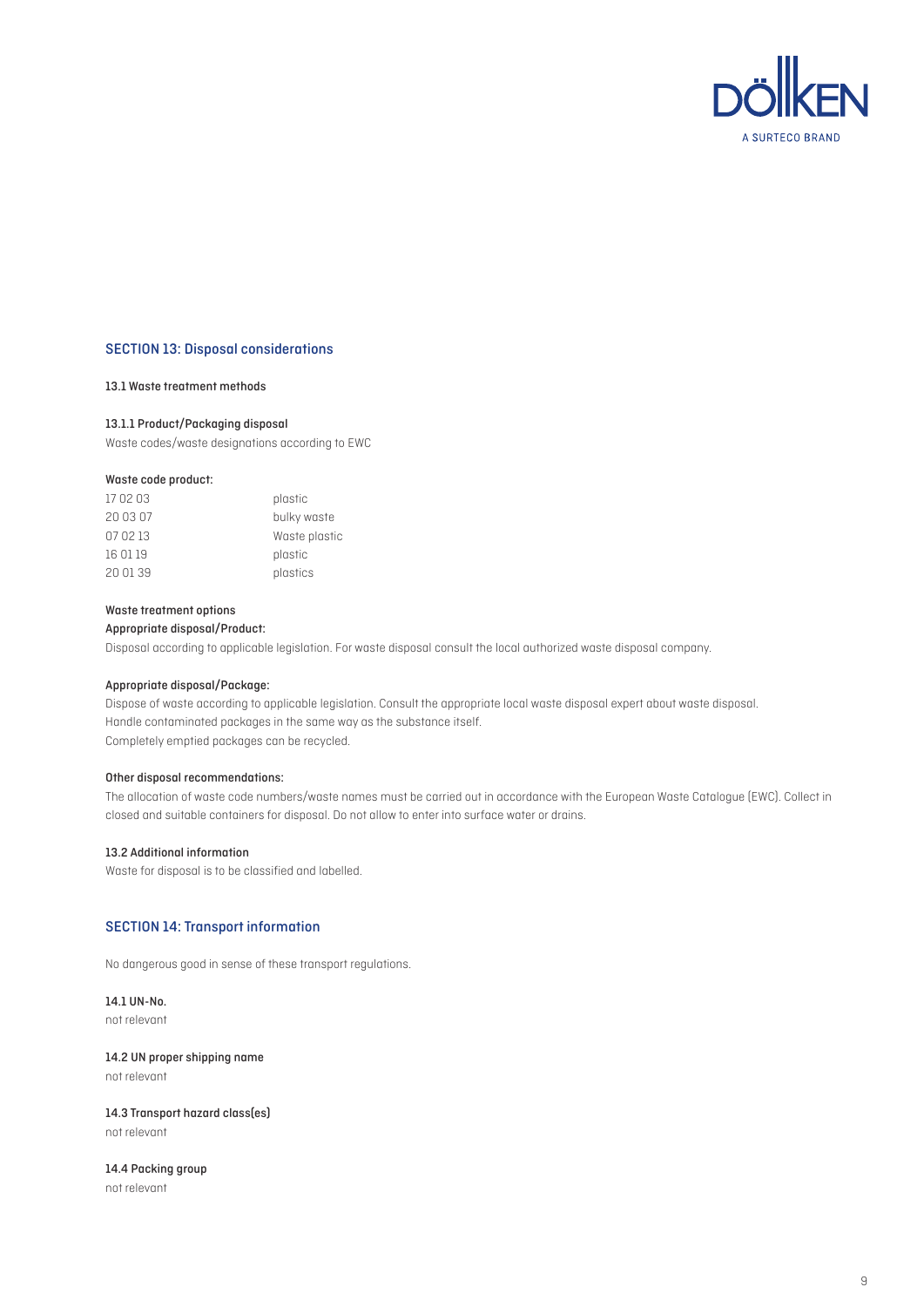

# 14.5 Environmental hazards

not relevant

#### 14.6 Special precautions for user not relevant

14.7 Transport in bulk according to Annex II of MARPOL and the IBC Code not applicable

# Additional information:

No data available.

# SECTION 15: Regulatory information

#### 15.1 Safety, health and environmental regulations/legislation specific for the substance or mixture

#### 15.1.1 EU legislation

#### Other EU regulations:

Directive 98/24/EC of 7 April 1998 on the protection of the health and safety of workers from the risks related to chemical agents at work Observe restrictions to employment for juvenils according to the "juvenile work protection guideline" (94/33/EC).

#### 15.1.2 National regulations

No data available.

#### 15.2 Chemical Safety Assessment

Test not required.

#### 15.3 Additional information

No data available.

# SECTION 16: Other information

# 16.1 Indication of changes

No data available.

# 16.2 Abbreviations and acronyms

See overview table at www.euphrac.eu

# 16.3 Key literature references and sources for data

European Chemicals Agency (ECHA): http://www.echa.europa.eu ECHA, C&L Inventory: http://echa.europa.eu/information-on-chemicals/cl-inventory-database ECHA, Registered substances: http://echa.europa.eu/information-on-chemicals/registered-substances GESTIS (Gefahrstoffinformationssystem der DGUV): http://www.dguv.de/ifa/GESTIS/index.jsp Hörath Gefährliche Stoffe und Gemische, 8. Auflage, Dr. Angela Schulz Safety data sheets of the manufacturers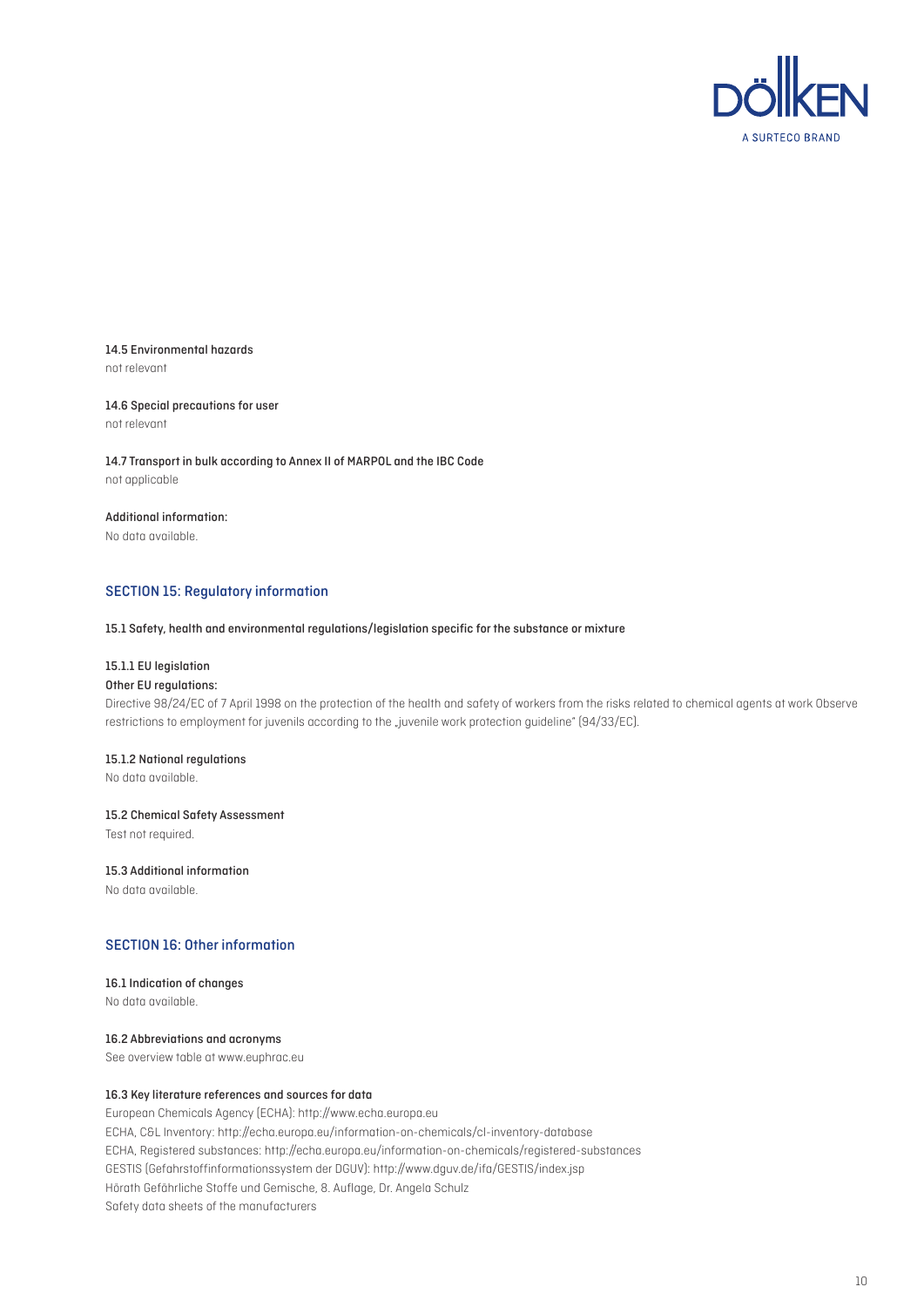

16.4 Classification for mixtures and used evaluation method according to regulation (EC) No. 1272/2008 [CLP] Classification according to Regulation (EC) No. 1272/2008 [CLP]: The mixture is classified as not hazardous according to regulation (EC) No 1272/2008 [CLP].

16.5 Relevant H- and EUH-phrases

No data available.

#### 16.6 Training advice

No data available.

#### 16.7 Additional information

The information in this safety data sheet has been established to our best knowledge and was up-to-date at time of revision. The information is intended to give you advice about the safe handling of the product for storage, processing, transport and disposal. It does not represent a guarantee for the properties of the product described in terms of the legal warranty regulations.